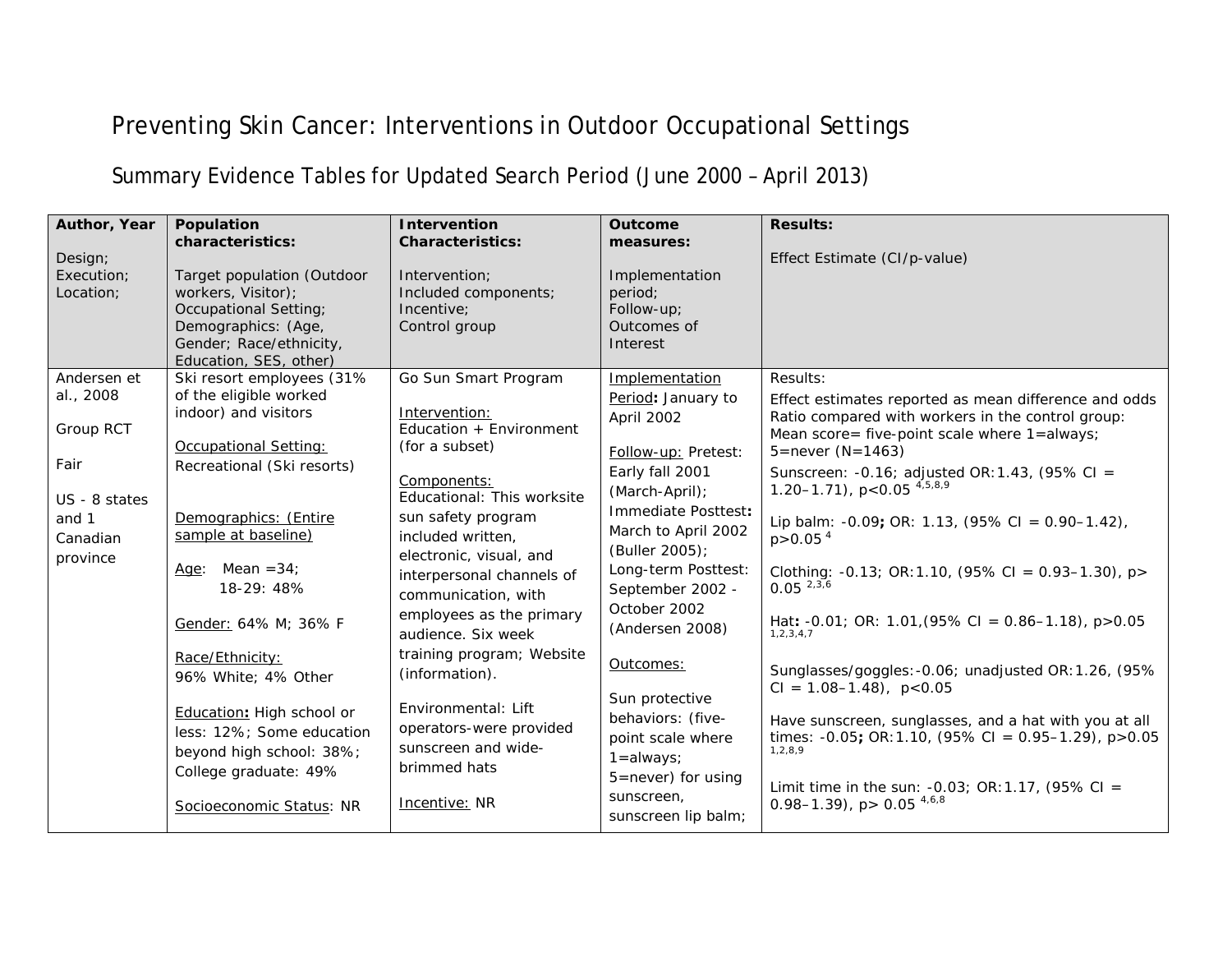| Author, Year<br>Design;<br>Execution;<br>Location;               | Population<br>characteristics:<br>Target population (Outdoor<br>workers, Visitor);<br><b>Occupational Setting;</b><br>Demographics: (Age,<br>Gender; Race/ethnicity,<br>Education, SES, other) | Intervention<br><b>Characteristics:</b><br>Intervention;<br>Included components;<br>Incentive;<br>Control group                                                                                                   | <b>Outcome</b><br>measures:<br>Implementation<br>period;<br>Follow-up;<br>Outcomes of<br>Interest                                                                                                                                                                                                   | <b>Results:</b><br>Effect Estimate (CI/p-value)                                                                                                                                                                                                                                                                                                                                                                                                                                                                                      |
|------------------------------------------------------------------|------------------------------------------------------------------------------------------------------------------------------------------------------------------------------------------------|-------------------------------------------------------------------------------------------------------------------------------------------------------------------------------------------------------------------|-----------------------------------------------------------------------------------------------------------------------------------------------------------------------------------------------------------------------------------------------------------------------------------------------------|--------------------------------------------------------------------------------------------------------------------------------------------------------------------------------------------------------------------------------------------------------------------------------------------------------------------------------------------------------------------------------------------------------------------------------------------------------------------------------------------------------------------------------------|
|                                                                  | Employment type: Winter<br>only 79%                                                                                                                                                            | Control: Ski resorts/<br>employees at 13 resorts                                                                                                                                                                  | wearing protective<br>clothing, hats, and<br>sunglasses/goggles;<br>having: sunscreen,<br>sunglasses, and a<br>hat at all times<br>while at work:<br>limiting time in the<br>sun; staying in the<br>shade, and<br>averaged sun<br>protection scale;<br>Sunburns (Y/N)<br>during the summer<br>2002. | Stay in the shade: 0.07; OR: 0.94, (95% CI = $0.80-$<br>1.11), $p > 0.5$ <sup>1,4,6,8</sup><br>Averaged sun protection scale: -0.088, SE=0.044;<br>$p=0.04^{1,4,6,8,9}$<br>Estimates adjusted for 1) working outdoors in<br>summer, 2) working outdoors in winter, 3) hours<br>worked per week at resort, 4) gender, 5) race, 6)<br>age, 7) education, 8) skin sun sensitivity, 9) skin<br>cancer diagnosis<br>Sunburn: baseline=53%; -3 pct. pts.; (95% CI=-6.6-<br>(0.6)<br>OR: 0.78, $(95\%$ CI. = 0.64–0.95), p < .05 $^{6,7,8}$ |
| Glanz, et al.,<br>2002<br>Group RCT<br>Good<br>US (HI and<br>MA) | Target population:<br>Lifeguards and visitors at<br>participating pools<br>Occupational Setting:<br>Recreational (Pools)<br>Demographics<br>Age: Mean = $21 +/- 0.76$                          | Pool Cool<br>Intervention:<br>Education + Environment<br>Components:<br>Educational: Sites in the<br>sun protection arm (15<br>pools) received staff<br>training; plus a series of<br>eight sun-safety lessons; a | Implementation<br>Period:<br>Summer 1999<br>Follow-up:<br>Outcomes were<br>measured at the<br>beginning, middle,<br>and end of summer<br>1999                                                                                                                                                       | Results:<br>Change in Lifeguards' Shirt Use:<br>Baseline:<br>Control (n=78): 100%<br>Intervention $(n=142)$ : 93.3%<br>Follow-up (3 months):<br>Control (n=78): 83.3%<br>Intervention $(n=116)$ : 100%<br>Effect estimate=23.4 pct. pts. (95% CI=15.1, 31.7)                                                                                                                                                                                                                                                                         |
|                                                                  | Gender: 31.9% M; 68.1% F                                                                                                                                                                       | "big book" to make lessons<br>more interactive; on-site<br>interactive activities: and<br>incentives to reinforce the                                                                                             | Outcomes:<br>Directly observed<br>use of hats and<br>shirts among                                                                                                                                                                                                                                   | Change in Lifeguards' Hat Use:<br>Baseline:<br>Control (n=78): 63.6%<br>Intervention $(n=142)$ : 71.4%                                                                                                                                                                                                                                                                                                                                                                                                                               |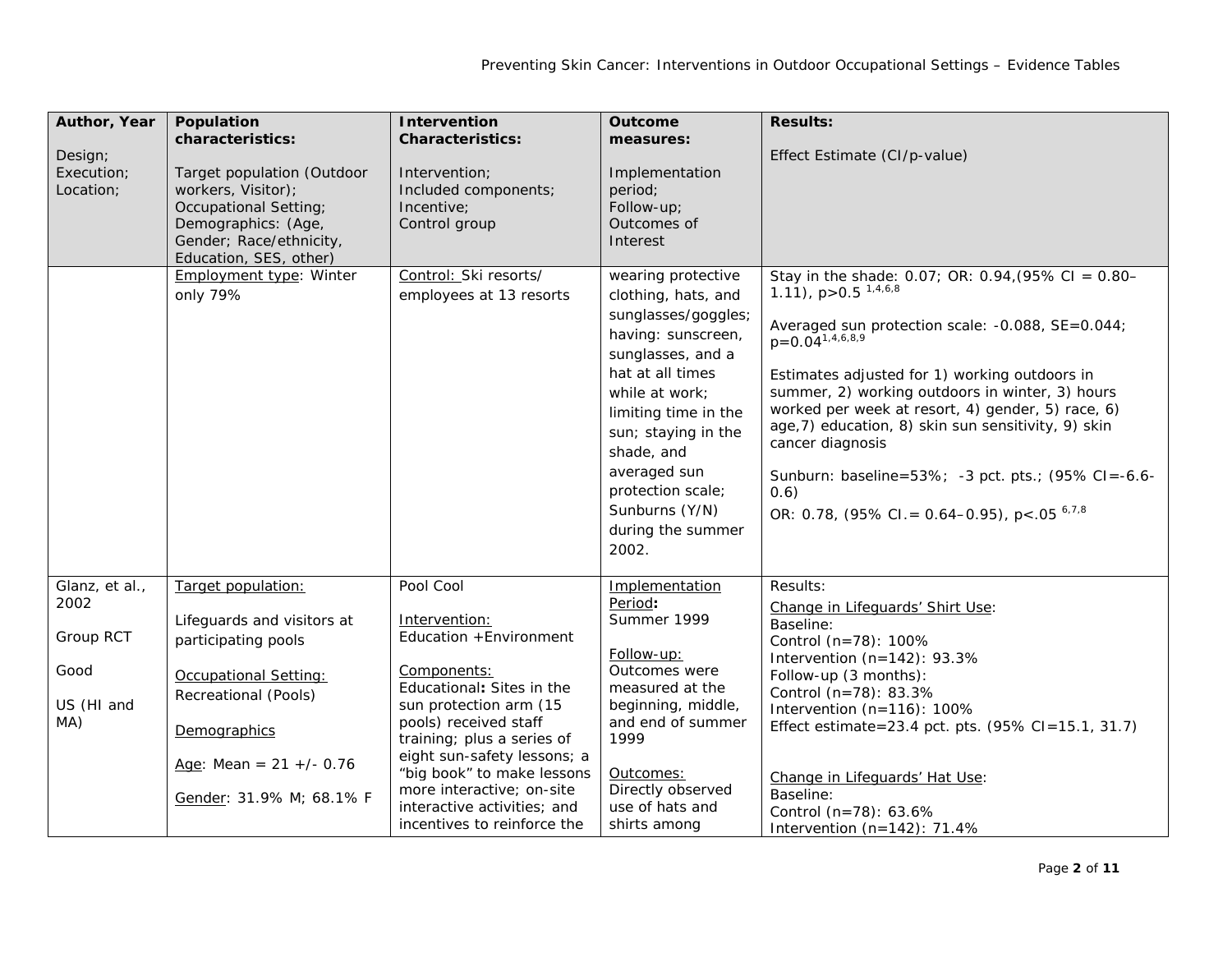| Author, Year                       | Population                                                                                                                                            | Intervention                                                                                                                                                                                                                                                                                       | <b>Outcome</b>                                                     | <b>Results:</b>                                |
|------------------------------------|-------------------------------------------------------------------------------------------------------------------------------------------------------|----------------------------------------------------------------------------------------------------------------------------------------------------------------------------------------------------------------------------------------------------------------------------------------------------|--------------------------------------------------------------------|------------------------------------------------|
|                                    | characteristics:                                                                                                                                      | <b>Characteristics:</b>                                                                                                                                                                                                                                                                            | measures:                                                          |                                                |
| Design;<br>Execution;<br>Location; | Target population (Outdoor<br>workers, Visitor);<br>Occupational Setting;<br>Demographics: (Age,<br>Gender; Race/ethnicity,<br>Education, SES, other) | Intervention;<br>Included components;<br>Incentive;<br>Control group                                                                                                                                                                                                                               | Implementation<br>period;<br>Follow-up;<br>Outcomes of<br>Interest | Effect Estimate (CI/p-value)                   |
|                                    | Race/Ethnicity: 58.9% White                                                                                                                           | sun-safety messages                                                                                                                                                                                                                                                                                | lifeguards (reported<br>here)                                      | Follow-up (3 months):<br>Control (n=78): 66.7% |
|                                    | Education:                                                                                                                                            | Environmental: Refillable                                                                                                                                                                                                                                                                          |                                                                    | Intervention $(n=116)$ : 78.6%                 |
|                                    | High school or less: 50.4%                                                                                                                            | pump sunscreen container                                                                                                                                                                                                                                                                           | Visitor related                                                    | Effect estimate=4.1 $(95\%$ CI = -8.7, 16.9)   |
|                                    |                                                                                                                                                       | and a portable shade                                                                                                                                                                                                                                                                               | outcomes not                                                       |                                                |
|                                    | Socioeconomic Status: NR                                                                                                                              | structure or umbrellas (of<br>their choosing).                                                                                                                                                                                                                                                     | reported in this<br>summary                                        |                                                |
|                                    | SES: NR                                                                                                                                               | Incentives: NR                                                                                                                                                                                                                                                                                     |                                                                    |                                                |
|                                    |                                                                                                                                                       | Control: Sites in the injury<br>prevention (IP) arm (13<br>pools) received a parallel<br>program that included<br>lessons and activities on<br>bicycle and rollerblading<br>safety, fire safety, traffic<br>and walking safety,<br>poisoning and choking<br>prevention, and<br>playground, safety. |                                                                    |                                                |
| Hall et al.,                       | Target population:                                                                                                                                    | Pool Cool Plus                                                                                                                                                                                                                                                                                     | Implementation                                                     | Results:                                       |
| 2008                               |                                                                                                                                                       |                                                                                                                                                                                                                                                                                                    | Period: June to                                                    | Change in Sun Protection Score at Work (Mean): |
| Group RCT                          | Lifeguards and visitors at                                                                                                                            | Intervention:<br>Education + Environment                                                                                                                                                                                                                                                           | August 2007                                                        | Baseline: (n=260): 2.27 (+/- 0.48)             |
|                                    | participating pools                                                                                                                                   |                                                                                                                                                                                                                                                                                                    | Follow-up:                                                         | 3 months: $(n=195)$ : 2.41(+/- 0.55)           |
| Fair                               | Occupational Setting:                                                                                                                                 | Pool Cool Plus Arm                                                                                                                                                                                                                                                                                 | Pretest: Beginning                                                 | Effect estimate = $0.14$                       |
|                                    | Recreational (Pools)                                                                                                                                  | Components:                                                                                                                                                                                                                                                                                        | of summer                                                          | p > 0.05                                       |
| US (GA, NV,                        |                                                                                                                                                       | Educational: Training and                                                                                                                                                                                                                                                                          | Posttest: End of                                                   |                                                |
| KS)                                | Demographics: (Total)                                                                                                                                 | educational material; pool                                                                                                                                                                                                                                                                         | summer 2007                                                        | Change in Sunburns %                           |
|                                    | Age: Mean = $17.02 +/- 5.32$ ;                                                                                                                        | cool plus implemented a                                                                                                                                                                                                                                                                            |                                                                    | Baseline: (n=260): 79.9%                       |
|                                    |                                                                                                                                                       | peer-driven motivational                                                                                                                                                                                                                                                                           | Outcomes:                                                          | Follow-up: 3 months: (n=195): 72.8%            |
|                                    |                                                                                                                                                       | approach including                                                                                                                                                                                                                                                                                 |                                                                    | Effect estimate=7.1% (95% CI= -15.1, 0.8)      |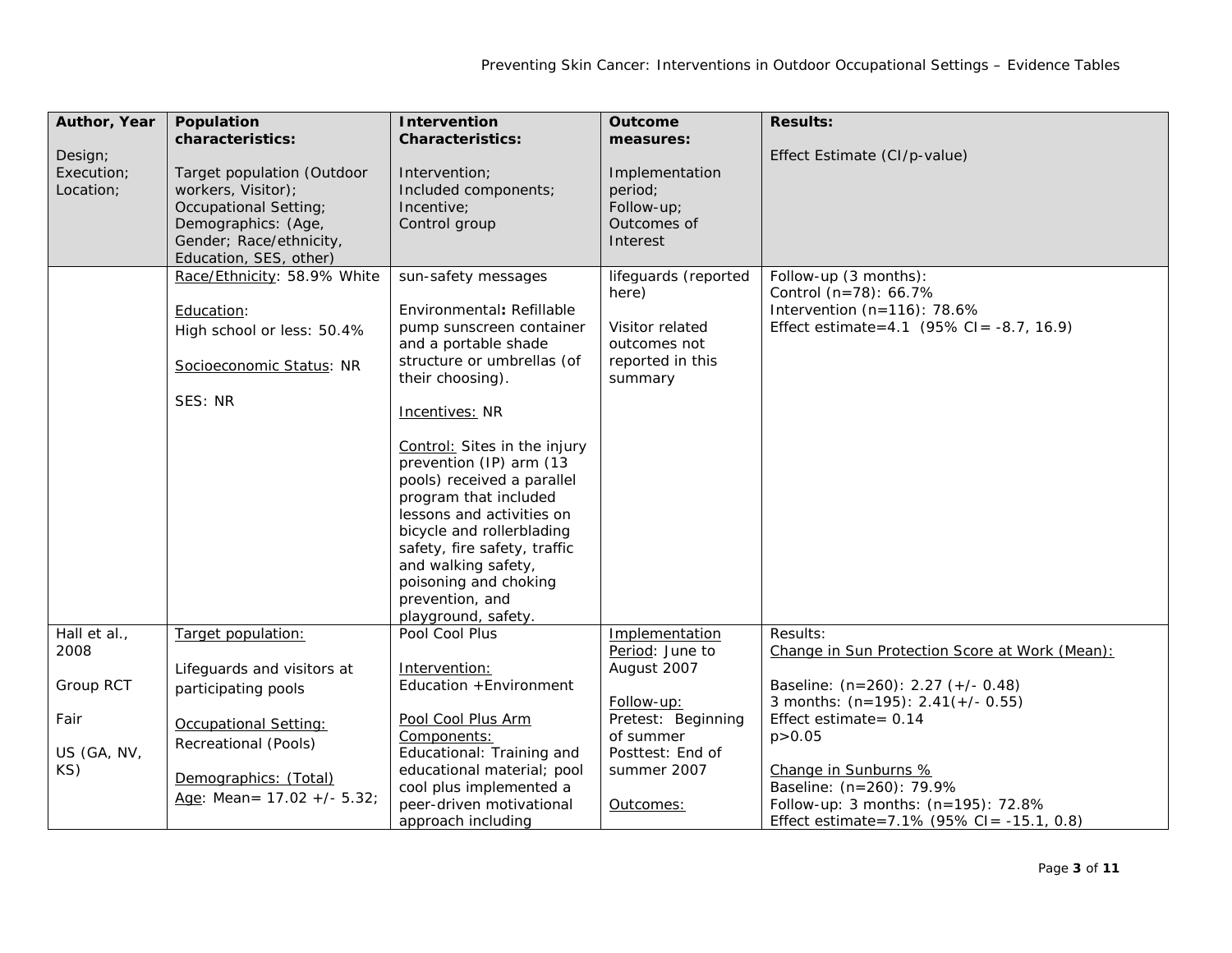| Author, Year<br>Design;<br>Execution;<br>Location; | Population<br>characteristics:<br>Target population (Outdoor<br>workers, Visitor);<br>Occupational Setting;<br>Demographics: (Age,<br>Gender; Race/ethnicity,<br>Education, SES, other) | <b>Intervention</b><br><b>Characteristics:</b><br>Intervention;<br>Included components;<br>Incentive;<br>Control group                                                                                                                                                                                                                                                                                                                                                                                                                                                                                                                                                                               | Outcome<br>measures:<br>Implementation<br>period;<br>Follow-up;<br>Outcomes of<br>Interest                                                                                                                                                                                | <b>Results:</b><br>Effect Estimate (CI/p-value)                                                                                                                                                                                                                                                                                                                                                                                                                                                                                  |
|----------------------------------------------------|-----------------------------------------------------------------------------------------------------------------------------------------------------------------------------------------|------------------------------------------------------------------------------------------------------------------------------------------------------------------------------------------------------------------------------------------------------------------------------------------------------------------------------------------------------------------------------------------------------------------------------------------------------------------------------------------------------------------------------------------------------------------------------------------------------------------------------------------------------------------------------------------------------|---------------------------------------------------------------------------------------------------------------------------------------------------------------------------------------------------------------------------------------------------------------------------|----------------------------------------------------------------------------------------------------------------------------------------------------------------------------------------------------------------------------------------------------------------------------------------------------------------------------------------------------------------------------------------------------------------------------------------------------------------------------------------------------------------------------------|
|                                                    | Gender: M=42.1% F=57.9%<br>Race/Ethnicity: White<br>88.5%<br>Education:<br>Less than high school:<br>53.9%;<br>High school: 22.3%;<br>Some college: 23.8%;<br>Socioeconomic Status: NR  | personalizing lifeguards'<br>skin cancer risk,<br>encouragement to form a<br>sun-safety planning team<br>with support from Pool<br>Cool staff, Pool Cool pages<br>on networking sites,<br>awards for the best work.<br>Environmental: Sunscreen,<br>free shade structure, and<br>options to request up to<br>\$200.00 worth of<br>additional sun-safety<br>support.<br>Incentives: Items such as<br>pens, lanyards at baseline<br>and a \$10.00 gift<br>certificate for completing<br>post survey<br><b>Control /Standard Pool</b><br>Cool Arm: Each pool<br>received a Pool Cool Tool-<br>kit containing educational<br>materials, incentive items,<br>and a gallon pump<br>container of sunscreen. | Sun protection<br>habits=means score<br>for:<br>$(sunscreen + shirt +$<br>hat+ seeking shade<br>+ sunglasses) on a<br>4 point scale;<br>$1 = never$ ; $4 = always$<br>Sunburns $($ # of<br>times got a sunburn<br>past summer and<br>this summer) 0 to<br>$\geq$ 5 times; | Pool Cool Plus vs. Standard Pool Cool<br>Pool Cool Plus group showed a statistically significant<br>decrease in sunburns relative to the standard Pool<br>Cool intervention<br>A MANCOVA assessing change over the summer in<br>sunburn by treatment group and by skin cancer risk<br>group showed a statistically significant reduction in<br>sunburn in the "Plus" group only, $F(1, 87) = 16.97$ , p<br>< .001.<br>No statistically significant between-group differences<br>on other outcomes (e.g., sun protection at work) |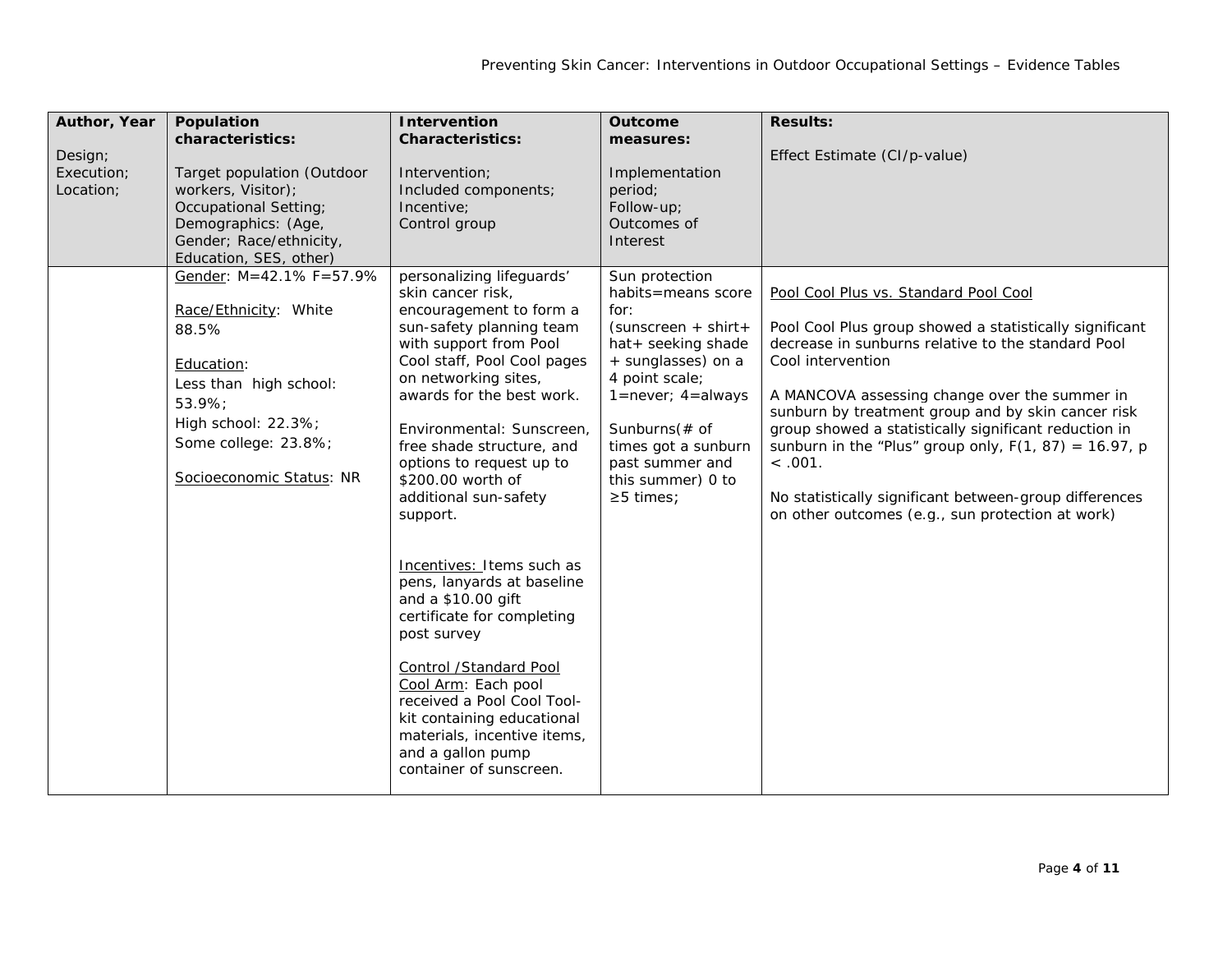| Author, Year<br>Design;<br>Execution;<br>Location;                                                   | Population<br>characteristics:<br>Target population (Outdoor<br>workers, Visitor);<br>Occupational Setting;<br>Demographics: (Age,<br>Gender; Race/ethnicity,<br>Education, SES, other)                                                                                                                                                                                      | <b>Intervention</b><br><b>Characteristics:</b><br>Intervention;<br>Included components;<br>Incentive;<br>Control group<br>Pool Cool Enhanced                                                                                                                                                                                                                                                                                                                                                                                                                                                                                                               | Outcome<br>measures:<br>Implementation<br>period;<br>Follow-up;<br>Outcomes of<br>Interest                                                                                                                                                                                                                                                                                                                                                                                                                                      | <b>Results:</b><br>Effect Estimate (CI/p-value)                                                                                                                                                                                                                                                                                                                                                                                                                                          |
|------------------------------------------------------------------------------------------------------|------------------------------------------------------------------------------------------------------------------------------------------------------------------------------------------------------------------------------------------------------------------------------------------------------------------------------------------------------------------------------|------------------------------------------------------------------------------------------------------------------------------------------------------------------------------------------------------------------------------------------------------------------------------------------------------------------------------------------------------------------------------------------------------------------------------------------------------------------------------------------------------------------------------------------------------------------------------------------------------------------------------------------------------------|---------------------------------------------------------------------------------------------------------------------------------------------------------------------------------------------------------------------------------------------------------------------------------------------------------------------------------------------------------------------------------------------------------------------------------------------------------------------------------------------------------------------------------|------------------------------------------------------------------------------------------------------------------------------------------------------------------------------------------------------------------------------------------------------------------------------------------------------------------------------------------------------------------------------------------------------------------------------------------------------------------------------------------|
| Hiemstra et<br>al., 2012<br>Group RCT<br>Fair<br>32 geographic<br>locations in<br>multiple<br>states | Target population:<br>Lifeguards and visitors at<br>participating pools<br>Occupational Setting:<br>Recreational (Pools)<br>Demographics:<br>Age: Mean = $18.6 (+/- 4.7)$<br>Gender: 40.4% M; 59.6% F,<br>Race/Ethnicity: 84.3% white<br>Education:<br>Less than high school $=$<br>43.6%;<br>High school = $17.5\%$ ;<br>Some college = $34.4%$<br>Socioeconomic Status: NR | Intervention:<br>Education + Environment<br><b>Enhanced Pools</b><br>Components:<br>Educational:<br>Tool kit, training, signage<br>to reinforce the sun safety<br>messages,<br>Field coordinator training<br>and support, opportunity<br>to accumulate incentive<br>points towards recognition<br>levels (bronze silver, gold<br>frequent applier awards)<br>Environmental: Sunscreen.<br>Additional sun safety<br>resource items at no cost<br>or at substantial discount<br>Incentives: NR<br>Control: Basic Pools:<br>Toolkit, training session,<br>educational strategies,<br>signage to reinforce the<br>message, sunscreen tip<br>poster + sunscreen | Implementation<br>Period: Summer<br>2005<br>Follow-up:<br>Pretest: Beginning<br>of summer<br>Posttest: End of<br>summer 2005<br>Outcomes:<br>Sun protection<br>habits<br>Mean: Four-point<br>scale; $1 = never$ ;<br>$4 =$ always<br>Wearing long-<br>sleeved shirt,<br>sunglasses, hat,<br>sunscreen, and<br>staying in shade<br>Sun exposure<br>Average sun<br>exposure during<br>peak hours (10AM -<br>4PM; on weekdays<br>and weekends)<br>algorithm provided<br>Sunburns $($ # of<br>times sunburn past<br>summer and this | Results:<br>Change in Sun Protection Score (mean):<br>Baseline: $(n=3014)$ : 2.49 $(-/+0.56)$<br>3 months: $(n=3014)$ : 2.61(-/+0.57)<br>Effect estimate= $0.12$ ; $p < 0.05$<br>Change in Sun Exposure Score (Mean):<br>Baseline: (n=3014): 4.37 (-/+1.31)<br>3 months: $(n=3014)$ : 4.56 $(-/-1.26)$<br>Effect estimate= $0.19$ ; $p < 0.05$<br>Change in Sunburn:<br>Baseline: (n=3014): 80.5%<br>3 months: (n=3014): 75.3%<br>Effect estimate = $-5.2\%$ (95% CI = $-7.3$ , $-3.1$ ) |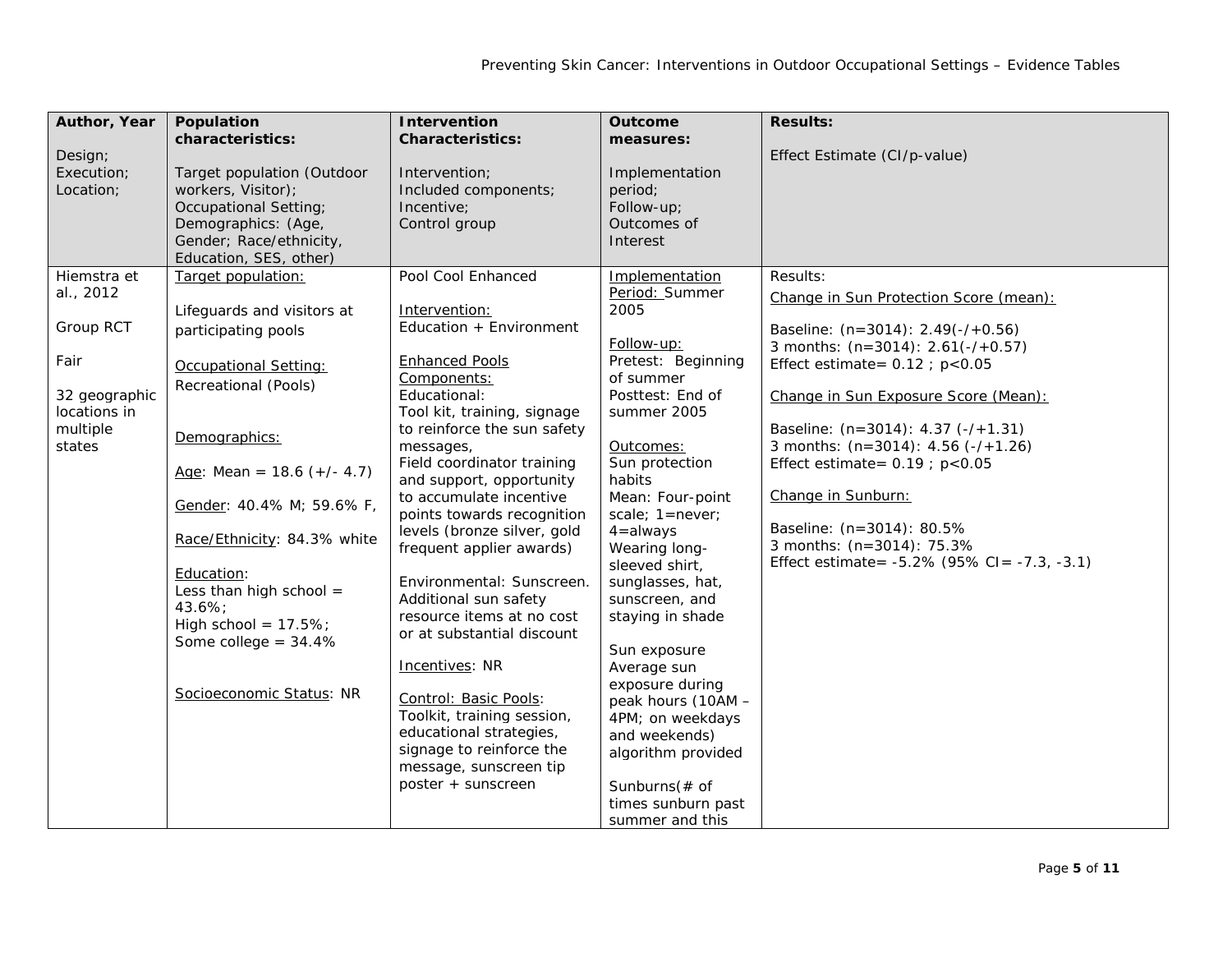| Author, Year<br>Design;<br>Execution;<br>Location;                                       | Population<br>characteristics:<br>Target population (Outdoor<br>workers, Visitor);<br>Occupational Setting;<br>Demographics: (Age,<br>Gender; Race/ethnicity,<br>Education, SES, other)                                                                                                                                                                                                                             | <b>Intervention</b><br><b>Characteristics:</b><br>Intervention;<br>Included components;<br>Incentive;<br>Control group                                                                                                                                                                                                                                                                                                                                                             | Outcome<br>measures:<br>Implementation<br>period;<br>Follow-up;<br>Outcomes of<br>Interest<br>summer 0 to $\geq$ 5<br>times                                                                                                                                                                                             | <b>Results:</b><br>Effect Estimate (CI/p-value)                                                                                                                                                                                                                                                                                                                                                                                                                                                                                                                                                                          |
|------------------------------------------------------------------------------------------|---------------------------------------------------------------------------------------------------------------------------------------------------------------------------------------------------------------------------------------------------------------------------------------------------------------------------------------------------------------------------------------------------------------------|------------------------------------------------------------------------------------------------------------------------------------------------------------------------------------------------------------------------------------------------------------------------------------------------------------------------------------------------------------------------------------------------------------------------------------------------------------------------------------|-------------------------------------------------------------------------------------------------------------------------------------------------------------------------------------------------------------------------------------------------------------------------------------------------------------------------|--------------------------------------------------------------------------------------------------------------------------------------------------------------------------------------------------------------------------------------------------------------------------------------------------------------------------------------------------------------------------------------------------------------------------------------------------------------------------------------------------------------------------------------------------------------------------------------------------------------------------|
| Mayer, et al.,<br>2007<br>Group RCT<br>Good<br>US-Southern<br>CA (70 postal<br>stations) | Target Population: US postal<br>workers (mail carriers)<br>Occupational Setting: US<br><b>Postal Stations</b><br>Demographics:<br>Age: Mean = 43 $(+/- 8.6)$ ;<br>Gender: 69.9% M; 30.1% F<br>Race/Ethnicity:<br>51.3% White; 19.3% Latino,<br>23% UK; 12.4% Asian, 8.3%<br>African-American; 4.3%<br>Pacific-Islander; 0.6% AI;<br>Ethnicity: 77% Non-<br>Hispanic; Education: 71.7%<br>had completed some college | <b>SUNWISE</b><br>Intervention:<br>Education + Environment<br>Components:<br>Educational: The 2-year<br>sun safety intervention<br>included reminders, 6 brief<br>educational sessions,<br>monthly "ask the skin<br>doctor" poster in break-<br>room, and visual cues to<br>sun-safety<br>Environmental: Provision<br>of sunscreen and wide-<br>brimmed hat<br>Incentives: NR<br>Control: During 2001-<br>2003, 35 control postal<br>stations received<br>evaluation material only | Implementation<br>Period:<br>2001-2003<br>Follow-up: 3<br>months, 12 months,<br>24 months<br>Outcomes of<br>Interest:<br>Self-reported<br>occupational use of<br>always using<br>Sunscreen and<br>wide-brim hats<br>when delivering<br>mail in the past 5<br>days<br>Reduction in<br>tanning measured<br>by colorimeter | Results:<br>Change in Sunscreen Use (always wore sunscreen<br>when delivering mail in the past five days):<br>Baseline: Control (n=1404): 23.5%; Intervention<br>$(n=1255)$ : 26.9%<br>FU1: (12 Months):<br>Control (n=1285): 28.1%; Intervention (n=1144):<br>41.6%<br>Effect estimate=10.1 (95% CI=6.3, 13.9)<br>FU2: (24 Months): Control (n=1196): 26.3%;<br>Intervention (n=994): 39.2%<br>Effect estimate=9.5 (95% CI=5.6, 13.4)<br>Change in Hat Use(always wore hat when delivering<br>mail in the past five days):<br>Baseline: Control (n=1405): 21.0%; Intervention<br>$(n=1257): 27.3%$<br>FU1: (12 Months): |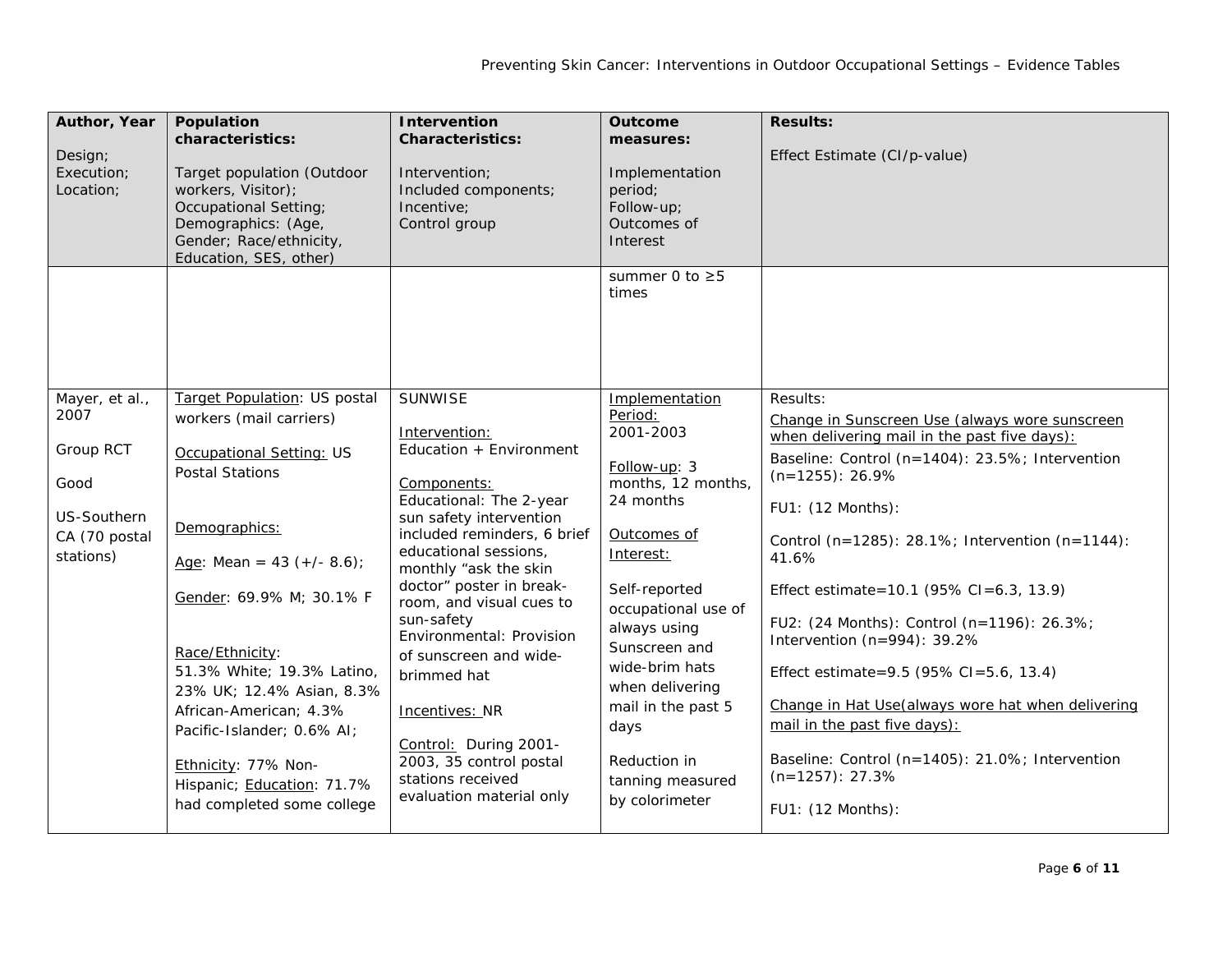| Author, Year<br>Design;<br>Execution;<br>Location;                                      | Population<br>characteristics:<br>Target population (Outdoor<br>workers, Visitor);<br>Occupational Setting;<br>Demographics: (Age,<br>Gender; Race/ethnicity,<br>Education, SES, other)<br>Socioeconomic Status: NR                       | <b>Intervention</b><br><b>Characteristics:</b><br>Intervention:<br>Included components;<br>Incentive;<br>Control group                                                                                              | <b>Outcome</b><br>measures:<br>Implementation<br>period:<br>Follow-up;<br>Outcomes of<br>Interest                                                                                        | <b>Results:</b><br>Effect Estimate (CI/p-value)<br>Control (n=1286): 24.0%; Intervention (n=1145):                                                                                                                                                                                                                                |
|-----------------------------------------------------------------------------------------|-------------------------------------------------------------------------------------------------------------------------------------------------------------------------------------------------------------------------------------------|---------------------------------------------------------------------------------------------------------------------------------------------------------------------------------------------------------------------|------------------------------------------------------------------------------------------------------------------------------------------------------------------------------------------|-----------------------------------------------------------------------------------------------------------------------------------------------------------------------------------------------------------------------------------------------------------------------------------------------------------------------------------|
|                                                                                         | Skin type: 23% sun<br>sensitivity based on<br>Fitzpatrick skin type I or II<br>History of skin cancer: 5.1%<br>Family history of skin cancer<br>17.7%                                                                                     |                                                                                                                                                                                                                     |                                                                                                                                                                                          | 41.4%<br>Effect estimate=11.1 (95% CI=7.4, 14.8)<br>FU2: (24 Months):<br>Control (n=1196): 22.3%; Intervention (n=994):<br>40.0%<br>Effect estimate= $11.4$ (95% CI= $7.8$ , 15.0)<br>UV Exposure (tanning level): Baseline<br>$(N=2543)=16.47;$<br>12 Mos (N=2395) +0.05, p=NR 24 Mos (N= 2138) -<br>0.09; p<0.05                |
| Mayer et al.,<br>2009<br>Group RCT<br>Fair<br>US-Southern<br>CA (70 postal<br>stations) | Target Population: US postal<br>workers (mail carriers)<br>Occupational Setting: US<br><b>Postal Stations</b><br>Demographics: (Entire<br>population; same as in<br>Mayer 2007)<br>Age: Mean = $43 (+/- 8.6)$<br>Gender: 69.9% M; 30.1% F | <b>SUNWISE</b><br>Intervention:<br>Education + Environment<br>Components:<br>Educational: Three brief<br>educational sessions<br>Environmental: Provision<br>of sunscreen and wide-<br>brimmed hat<br>Incentive: NR | Implementation<br>Period:<br>2003-2004<br>Follow-up: 12<br>months<br>Outcomes of<br>Interest:<br>Self-reported<br>occupational use of<br>always using<br>sunscreen and<br>wide-brim hats | Results:<br>Change in Sunscreen Use (always wore sunscreen<br>when delivering mail in the past five days):<br>Baseline: (n=1196): 26.3<br>12 months: $(n=1130)$ : 34.3<br>Effect estimate=8.0 (95% CI=4.3, 11.7)<br>Change in Hat Use(always wore hat when delivering<br>mail in the past five days):<br>Baseline: (n=1196): 22.3 |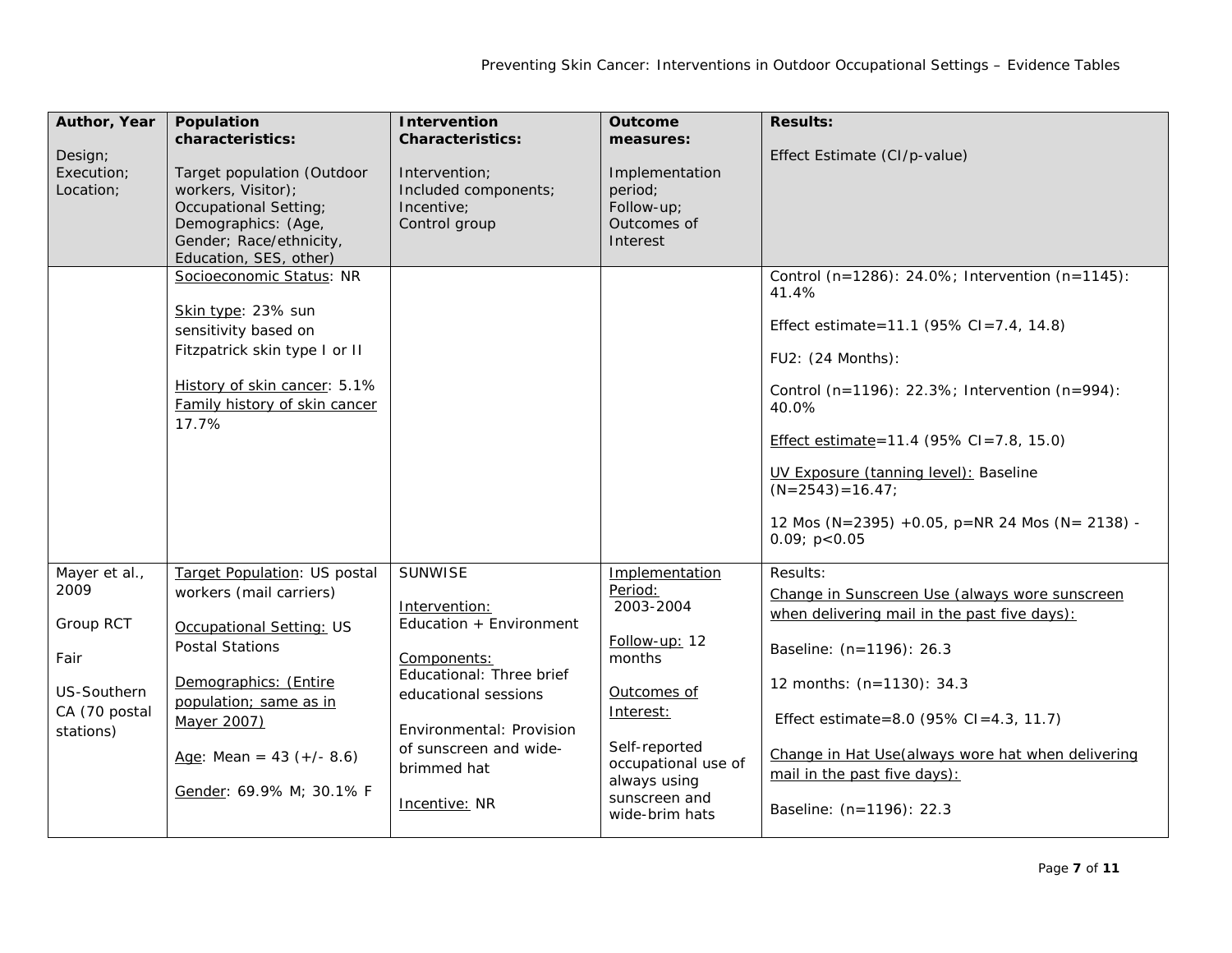| Author, Year<br>Design;<br>Execution;<br>Location:        | Population<br>characteristics:<br>Target population (Outdoor<br>workers, Visitor);<br>Occupational Setting;<br>Demographics: (Age,<br>Gender; Race/ethnicity,<br>Education, SES, other)                                                                                                                                                                             | Intervention<br><b>Characteristics:</b><br>Intervention;<br>Included components;<br>Incentive;<br>Control group                                                                                                                                                   | <b>Outcome</b><br>measures:<br>Implementation<br>period;<br>Follow-up;<br>Outcomes of<br>Interest                                                               | <b>Results:</b><br>Effect Estimate (CI/p-value)                                                                                                                                                                                           |
|-----------------------------------------------------------|---------------------------------------------------------------------------------------------------------------------------------------------------------------------------------------------------------------------------------------------------------------------------------------------------------------------------------------------------------------------|-------------------------------------------------------------------------------------------------------------------------------------------------------------------------------------------------------------------------------------------------------------------|-----------------------------------------------------------------------------------------------------------------------------------------------------------------|-------------------------------------------------------------------------------------------------------------------------------------------------------------------------------------------------------------------------------------------|
|                                                           | Race/Ethnicity:<br>51.3% White; 19.3% Latino,<br>23% UK; 12.4% Asian, 8.3%<br>African-American; 4.3%<br>Pacific-Islander; 0.6% AI;<br>Ethnicity: 77% Non-<br>Hispanic;<br>Education: 71.7% had<br>completed some college<br>Socioeconomic Status: NR<br>Skin type: 23% sun<br>sensitivity based on<br>Fitzpatrick skin type I or II<br>History of skin cancer: 5.1% | Comparison: 35 postal<br>stations that had received<br>intervention during the<br>previous 24 months<br>continued to get free<br>sunscreen during third<br>year                                                                                                   | when delivering<br>mail in the past 5<br>days                                                                                                                   | 12 months: (n=1130): 33.0%<br>Effect estimate = 10.7 (95% CI = 7.1, 14.3)                                                                                                                                                                 |
| Stock et al.,<br>2009<br><b>Group RCT</b><br>Fair<br>Iowa | Target Population: Highway<br>Workers<br>Occupational Setting: Iowa<br>Department of<br>Transportation field offices<br>Demographics (Entire<br>population):<br>Age: Mean = $46.5 (+/- 9.3)$                                                                                                                                                                        | Intervention: Education<br>Components:<br>UV photo and a 12-min<br>educational video on UV<br>risk (focusing on either<br>skin cancer or photo<br>aging)<br>Participants assigned to<br>1of 4 intervention arms or<br>to a control group:<br>1. Photo-aging video | Implementation<br>Period: June-<br>August, year not<br>reported<br>Follow-up Period:<br>2 months, 12<br>months<br>Outcomes:<br>Sun protection<br>behavior: Mean | Results:<br>Change in composite sun protective behavior scores;<br>$(N=148)$<br>Study Arms<br><b>BL</b><br><b>FU</b><br><b>Diff</b><br>Effect<br>P-value<br>1-Aging video<br>1.04<br>0.93<br>$-0.11$<br>> 0.05<br>0.05<br>2- UV photo $+$ |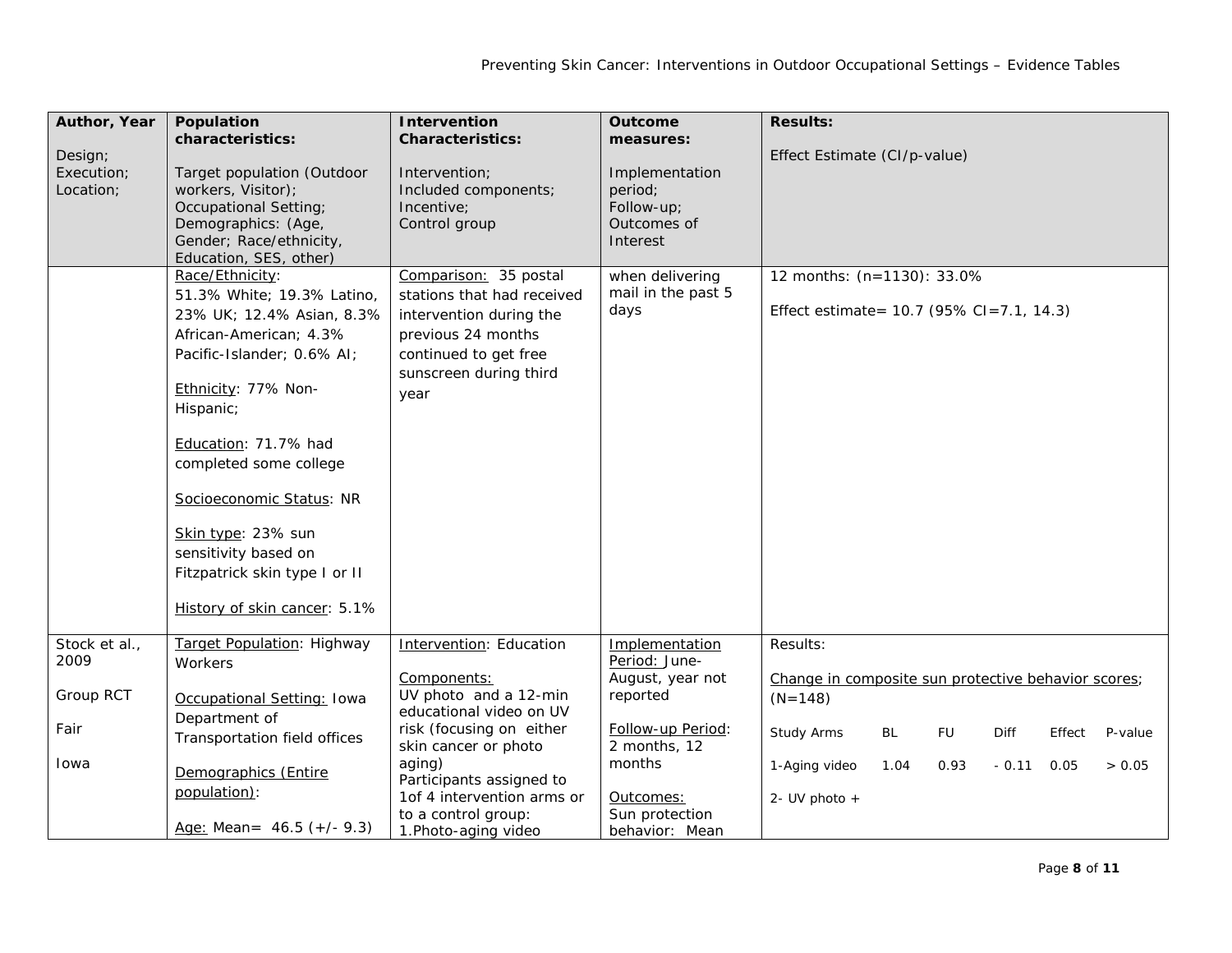| Author, Year                             | Population<br>characteristics:                                                                                                                        | Intervention<br><b>Characteristics:</b>                                             | Outcome                                                                         | <b>Results:</b>                                             |      |      |         |      |         |
|------------------------------------------|-------------------------------------------------------------------------------------------------------------------------------------------------------|-------------------------------------------------------------------------------------|---------------------------------------------------------------------------------|-------------------------------------------------------------|------|------|---------|------|---------|
| Design;<br>Execution;<br>Location;       | Target population (Outdoor<br>workers, Visitor);<br>Occupational Setting;<br>Demographics: (Age,<br>Gender; Race/ethnicity,<br>Education, SES, other) | Intervention;<br>Included components;<br>Incentive;<br>Control group                | measures:<br>Implementation<br>period;<br>Follow-up;<br>Outcomes of<br>Interest | Effect Estimate (CI/p-value)                                |      |      |         |      |         |
|                                          | Range 24-64                                                                                                                                           | 2. UV photo + photo-aging<br>video                                                  | (index)                                                                         | Aging video                                                 | 0.93 | 1.13 | 0.20    | 0.36 | ~< 0.05 |
|                                          | Gender: M=100%                                                                                                                                        | 3. Skin cancer video<br>4.UV photo + skin cancer                                    | Use of sunscreen,<br>hat, long-sleeved                                          | 3-Cancer video                                              | 0.99 | 1.08 | 0.09    | 0.25 | < 0.05  |
|                                          | Race/Ethnicity: 97% White                                                                                                                             | video                                                                               | shirt when outdoors                                                             | 4-UV photo+                                                 |      |      |         |      |         |
|                                          | Education: NR                                                                                                                                         | Incentive: \$75 if                                                                  | at work; use of<br>sunscreen                                                    | Cancer video                                                | 0.93 | 1.06 | 0.13    | 0.29 | < 0.05  |
|                                          | Socioeconomic Status: NR                                                                                                                              | participated before or after<br>work                                                | (body/face) in<br>general; use of<br>sunscreen on your                          | Control                                                     | 0.94 | 0.78 | $-0.16$ |      |         |
|                                          | Sun exposure Years (Mean):<br>27 years outdoor jobs,<br>14.3 $(+/-8.9)$ years at the<br>Department of<br>Transportation                               | Control: No informational<br>video or UV photo<br>intervention for control<br>group | own time $+$<br>3 skin color<br>assessments for<br>tanning level                |                                                             |      |      |         |      |         |
| Woolley et al.,<br>2008                  | Target Population:                                                                                                                                    | Intervention: Policy +<br>Education                                                 | Implementation<br>period: 1993-2003                                             | Results: Difference in Sun protective Behaviors at<br>Work: |      |      |         |      |         |
|                                          | Occupational Setting: Main                                                                                                                            |                                                                                     | and ongoing                                                                     | Shirt Use: Intervention: 81%; Control: 29%;                 |      |      |         |      |         |
| Other Study<br>Design with<br>Concurrent | Roads Department Workers<br>Demographics:                                                                                                             | <b>Components: Mandatory</b><br>policy Employees are<br>required to wear long-      | Follow-up Period:<br>10 years since the                                         | Effect: 52.0; (95% CI=27.4, 76.6)                           |      |      |         |      |         |
| comparison                               | (Intervention)                                                                                                                                        | sleeved shirts, wide-<br>brimmed hats, and                                          | policy; March to<br>May 2003                                                    | Hat Use: Intervention: 69%; Control: 62%;                   |      |      |         |      |         |
| Fair                                     | Age: Mean = $42 (+/-10)$                                                                                                                              | sunscreen while outdoor.<br>Supervisors observed                                    | Outcomes: Self-                                                                 | Effect: 7.0%; (95% CI = -20.3, 34.3)                        |      |      |         |      |         |
| Townsville,<br>North                     | Gender: 89% M; 11% F                                                                                                                                  | outdoor working<br>employees for compliance                                         | reported sun<br>protective behaviors                                            | Sunscreen: Intervention: 45%; Control: 38%;                 |      |      |         |      |         |
| Queensland<br>Australia                  | Race/Ethnicity: NR                                                                                                                                    | on a regular basis. Non-<br>compliance resulted in<br>escalating disciplinary       | asked what<br>participants wore at<br>work and on off                           | Effect: 7.0%; (95% CI = -21.2, 35.2)                        |      |      |         |      |         |
|                                          |                                                                                                                                                       | measures, including verbal                                                          | days                                                                            |                                                             |      |      |         |      |         |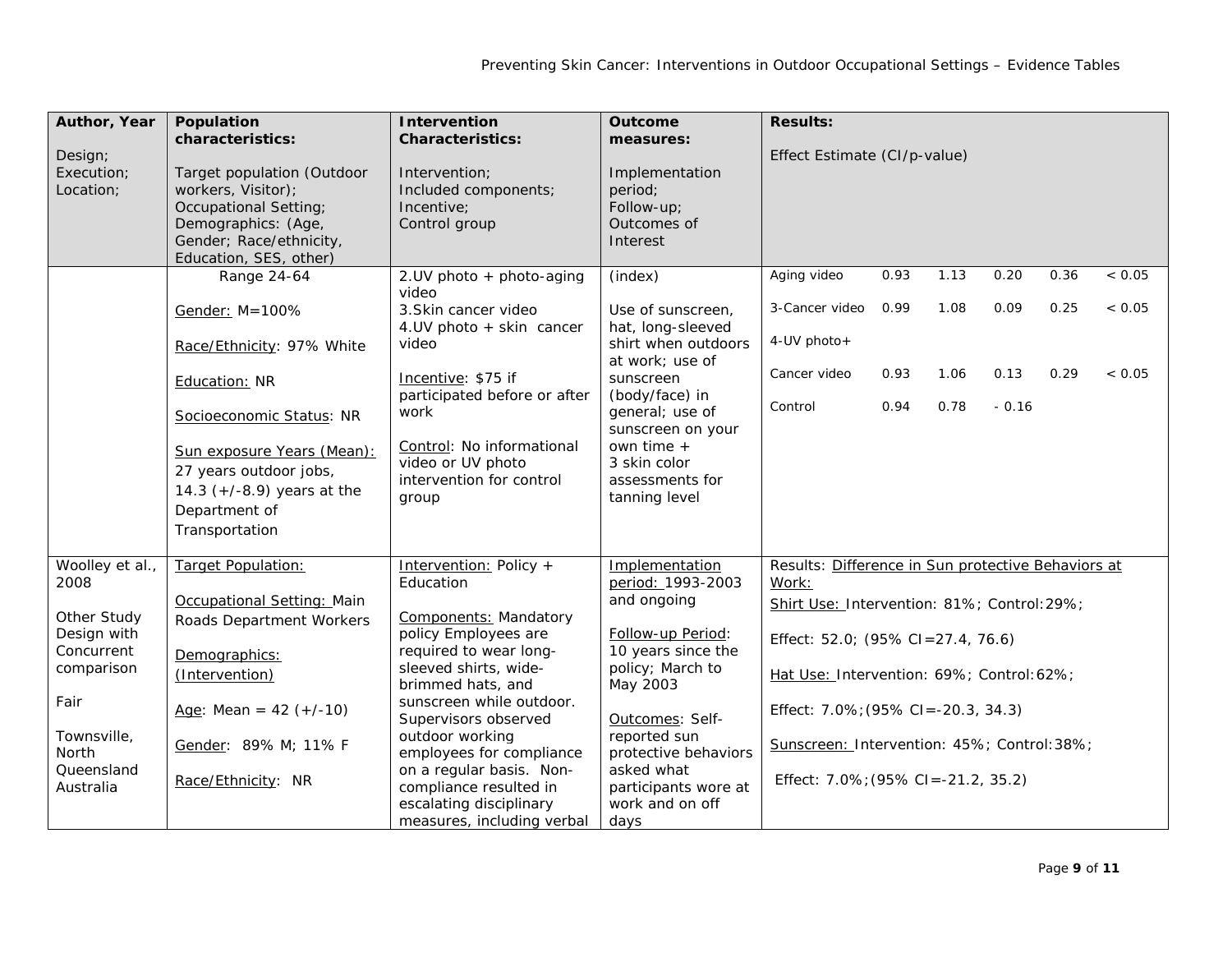| Author, Year                       | Population                                                                                                                                                                                                                               | Intervention                                                                                                                                                                                                                                                          | Outcome                                                                                                                                                                                                 | <b>Results:</b>                                                                                                                                                                                                                                                                                                                                                                                                                                                                                                                                                                                                                                                                                                                                                                                                                                                           |
|------------------------------------|------------------------------------------------------------------------------------------------------------------------------------------------------------------------------------------------------------------------------------------|-----------------------------------------------------------------------------------------------------------------------------------------------------------------------------------------------------------------------------------------------------------------------|---------------------------------------------------------------------------------------------------------------------------------------------------------------------------------------------------------|---------------------------------------------------------------------------------------------------------------------------------------------------------------------------------------------------------------------------------------------------------------------------------------------------------------------------------------------------------------------------------------------------------------------------------------------------------------------------------------------------------------------------------------------------------------------------------------------------------------------------------------------------------------------------------------------------------------------------------------------------------------------------------------------------------------------------------------------------------------------------|
| Design;<br>Execution;<br>Location; | characteristics:<br>Target population (Outdoor<br>workers, Visitor);<br>Occupational Setting;<br>Demographics: (Age,<br>Gender; Race/ethnicity,<br>Education, SES, other)                                                                | <b>Characteristics:</b><br>Intervention;<br>Included components;<br>Incentive;<br>Control group                                                                                                                                                                       | measures:<br>Implementation<br>period;<br>Follow-up;<br>Outcomes of<br>Interest                                                                                                                         | Effect Estimate (CI/p-value)                                                                                                                                                                                                                                                                                                                                                                                                                                                                                                                                                                                                                                                                                                                                                                                                                                              |
|                                    | Education: NR<br>Socioeconomic Status: NR<br>Skin type I or II: 69%<br>Family history of skin<br>cancer: 39%<br>Mean years spent working<br>outdoors in the tropics: 20<br>$(+/-13)$<br>Mean years lived in the<br>tropics: $36 (+/-14)$ | warnings, written<br>warnings, retraining, and<br>potential dismissal.<br><b>Education: Yearly</b><br>education session on skin<br>cancer<br>Incentives: NR<br>Controls: Responsible for<br>their own sun protection.<br>Queensland Build outdoor<br>workers $(n=21)$ | Lab measured sun<br>damage (tan)<br>measured using<br>reflectance<br>spectrophotometer<br>Lab measured solar<br>keratosis<br>Self-reported<br>history of number<br>of medically excised<br>skin cancers | Difference in Sun protective Behaviors off Work:<br>Shirt Use: Intervention: 19%; Control: 32%;<br>Effect: $-13.0$ ; (95% CI = $-38.0$ , 12.0)<br>Hat Use: Intervention: 54%; Control: 53%;<br>Effect: 1.0%; (95% CI = - 27.7, 29.7)<br>Sunscreen: Intervention: 27%; Control: 26%;<br>Effect: $1.0\%$ ; (95% CI = -24.4, 26.4)<br>Severe Sunburns at Work (mean): Intervention: 0.1<br>$(+/- 0.3)$ ; Control: 0.3( +/- 0.4); Effect: -0.2; p-<br>value > 0.05<br>Total Sunburns at Work (mean): Intervention: 0.7(<br>+/- 1.0) ; Control: 1.4( +/- 1.6); Effect: -0.7; p-<br>value > 0.05<br>Total Sunburns off Work (mean): Intervention: 0.3<br>$(+/- 0.5)$ ; Control: 0.6 $(+/- 0.7)$ ; Effect: -0.3; p-<br>value > 0.05<br>Difference in UV Exposure:<br>Mean tanning level on right forearm: Intervention:<br>20.5 (+/-7.8); Control: 25.4 (+/- 5.1); Effect: -4.9; |